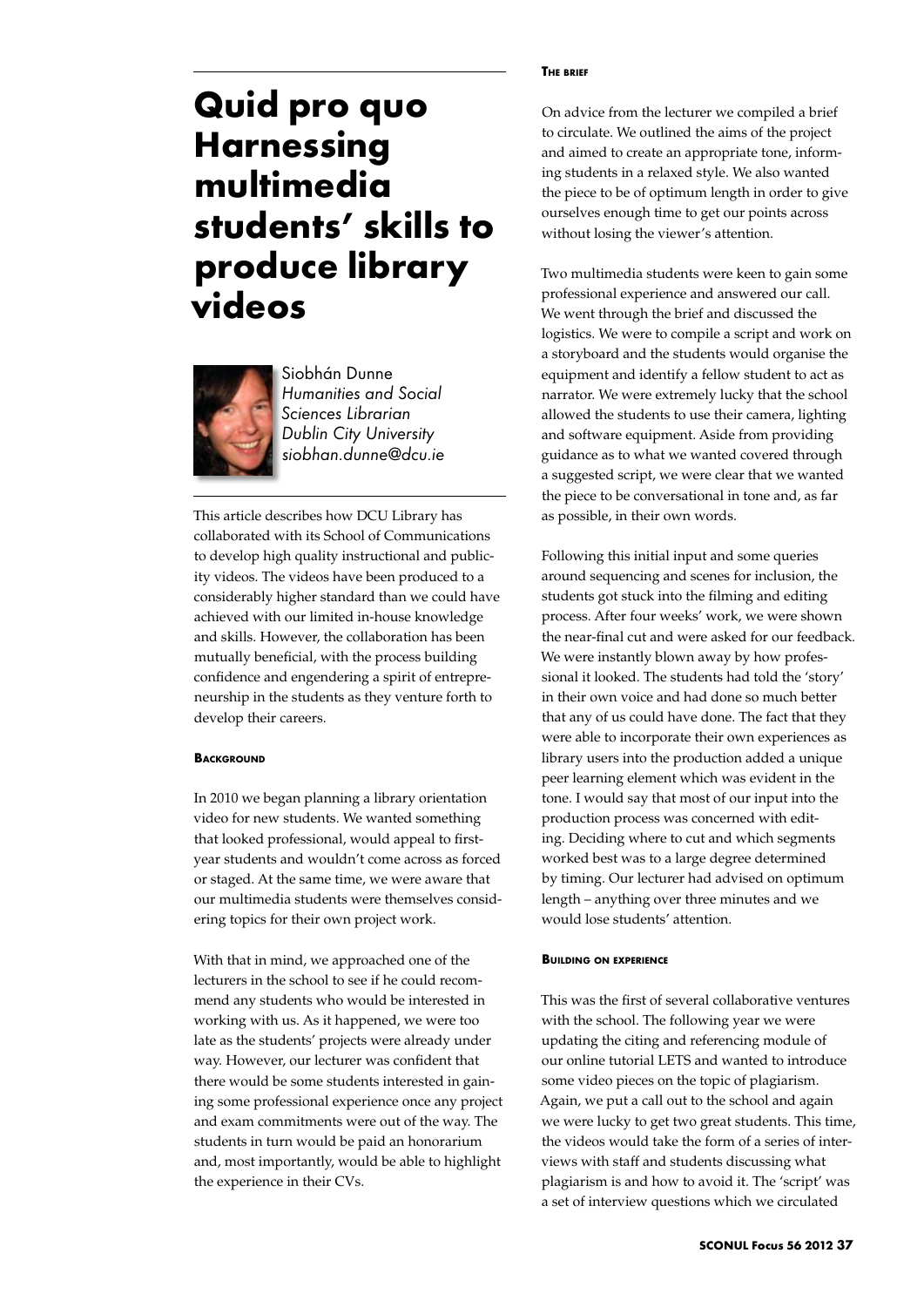| <b>Introduction to Library Video</b> |                                                                                                                                                 |                                                             |
|--------------------------------------|-------------------------------------------------------------------------------------------------------------------------------------------------|-------------------------------------------------------------|
| <b>Time</b>                          | <b>Action</b>                                                                                                                                   | Reason                                                      |
|                                      | 0.4 Insert Caption "Tours are scheduled in orientation week"                                                                                    | will read better                                            |
|                                      | .57-1.04 Remove walkabout /general shots                                                                                                        | To reduce overall length - some of these can be reused - so |
|                                      | 1.05 Insert shot of information desk sign here                                                                                                  | It's shown incorrectly when discussing ISS help desk later  |
|                                      | 1.05 Insert caption "Ask for help locating information for your assignments"                                                                    |                                                             |
|                                      | 1.16-1.20 Remove Catalogue screen shots + shot of books on shelf.                                                                               | We go into detail on catalogue shots later. Here we want t  |
|                                      | instead, insert article search as detailed in next tab - 'article search screen grab'                                                           |                                                             |
|                                      | 1.29 Change caption text to " Thousands of books and journals - online and in print                                                             | Niall - will all this text fit?                             |
|                                      | 1.37-1.40 Remove voice-over "The Library also provides electronic access to thousands of joushot of searching catalogue for books doesn't match |                                                             |
|                                      | 1.37 Insert caption "Check the catalogue to locate books on your topic"                                                                         | This sequence needs grounding as we're suddenly looking     |
|                                      | 1.50-1.55 Remove walking sequence                                                                                                               | To reduce overall length                                    |
|                                      | 2.13-2.24 Remove sequence of staff stacking trolley & voice over + associated caption                                                           | looks clunky and concept of friendly staff captured at 1.05 |
|                                      | 2.3 Change caption so all words in lower case (except for Classes)                                                                              | maintain all captions like this                             |
|                                      | 2.41 Change image to ISS help desk sign and change caption to lower case                                                                        | incorrect sign shown                                        |
|                                      | 2.54-2.58 Remove general shots                                                                                                                  | To reduce overall length                                    |
|                                      | 3.01 Change caption text to "Print, scan and photocopy on any floor                                                                             | will read better                                            |
|                                      | 3.11 Remove Mentoring Suite sign                                                                                                                | It looks like the shot that follows is mentoring suite when |
|                                      | 3.14 Change caption text to read "Book a collaborative study room on your portal page" will read better                                         |                                                             |
|                                      | 3.18 Remove shot of taught postgraduate room, study area with brown boxes and shot dnot very relevant/clear for message                         |                                                             |
|                                      | Add study area shots taken from                                                                                                                 | $.53 - .55$                                                 |
|                                      | Add study area shots taken from                                                                                                                 | 1.02-1.05                                                   |
|                                      | 3.33 Change caption text to "Express Service Points to borrow books and DVD's"                                                                  | will read better                                            |
|                                      |                                                                                                                                                 |                                                             |

### *Edits for Introduction to library video*

in advance. Again, we advised all interviewees that we wanted the interviews to be relaxed in tone. We weren't very sure how we would edit and break up the videos, but as it happened all the interviews fell into manageable themes:

- What is plagiarism?
- Why do students plagiarise?
- How to spot plagiarism

These videos are hosted on our LETS Cite module and complement the existing text-based content: http://www.library.dcu.ie/lets/cite-1-03.htm

The following year the same group of students collaborated with us on an inter-institutional project called MyRI – 'My research impact': <http:// www.ndlr.ie/myri/ >.This is a bibliometrics toolkit containing an online tutorial with associated lesson plans and materials for workshops. The multimedia students, now graduates, were paid a professional rate to record a series of interviews with researchers and a promotional video.

# **Benefits to students**

The fact that we had experience of working with the students and could then recommend them for professional paid work was mutually beneficial. One of the students told me: 'The experience was certainly beneficial, both for my CV and for furthering my skill levels. Such a high-level project on a CV just after leaving college was a great asset, and certainly helped my employment prospects.'

The students are happy to be able to include the library as one of their 'clients' on their CVs, even

before they have left college. It gives a good starting point to their careers, allowing them to experience what working with a 'real' client is like. Attending meetings, making creative suggestions, meeting specific milestones or deadlines and delivering a project that will be viewed by a large number of people: these are skills that employers look for.

Our lecturer had this to say about how the students had benefited from working with the library:

For multimedia students, the chance to work with a 'real world client', such as the DCU library, has proved invaluable. The students themselves see it as an opportunity to gain insights and develop their professional skills and competencies that they have been working on so hard over the course of their multimedia studies. The 'client' brief is a cornerstone of any multimedia or video project, from which all subsequent time, energy and effort flows, so it is vitally important that such briefs are as comprehensive as possible. I have often informed my students that their projects are 'made' at the pre-production or planning stages. DCU Library's briefs have been both comprehensive and thorough, which in turn has enabled the students to further develop detailed scripted scenarios for each project.

### **Benefits to library**

Getting involved in the script-writing, production and editing process has given me, as subject librarian for the school, a real insight into the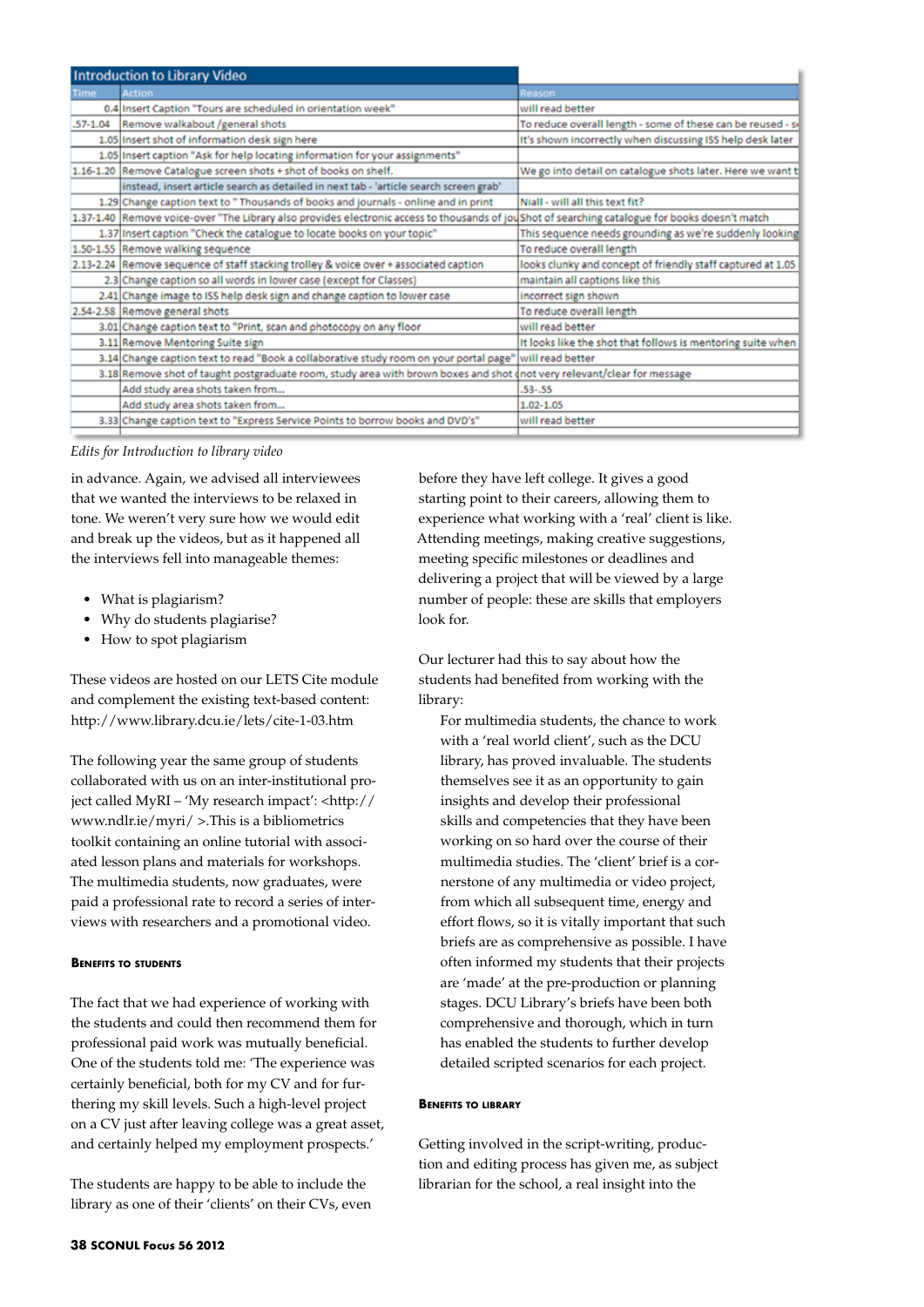

*Screen shot of plagiarism materials web page*

practical elements of both the BSc and MSc in Multimedia programmes. Prior to these experiences, I had been involved in assisting with the theory side of the curriculum: helping the students to locate academic source material through our information literacy programme. I can now better appreciate how the information literacy skills I helped to develop dovetail with the practical elements of the programmes.

The experiences have also provided me with greater confidence in developing various e- learning screen capture and web authoring skills. Both the students and lecturers have provided useful tips on the practical elements of video production such as sound, timing and when to introduce visual breakers such as screen captures.

By inviting staff members from across our faculties and our Student Support & Development team to participate in video interviews, we have, in an indirect way, been promoting the library service and its resources. Highlighting areas of support which heretofore may not have been considered as core library business has got our academics interested in further collaborations. All our videos are embedded throughout our website and we have a dedicated YouTube channel, http://www.youtube.com/user/DCULibrary . Having a single point of reference for the videos definitely makes it easy to promote them.

# **CONCLUSION**

We have just finished another successful collaboration with a third set of students. For this, we developed an up-to-date version of our introduction to the library video. (Our catalogue interface had changed, and we wanted to promote our federated search and also generally update the look and feel of the video.) We also created a separate video on 'Finding items on the shelves', as this is one of the most frequent queries on our information desk. Lastly, we updated the third module in our tutorial (*LETSevaluate*) and captured staff and student thoughts on this subject. Advising on how to evaluate sources can be a tricky topic and the use of video interviews enabled us to get around this difficulty.

We obtained some excellent footage, with staff providing tips on sourcing information for specific subject areas which, whilst related to the main theme of evaluating sources, made the total video time too long. We plan on using YouTube's video editor to break up these snippets and embed them in our subject portal pages. Being able to secure the final project files also means that future multimedia students can amend any outdated scenes in Final Cut Pro, the software used by the school.

We had learnt a valuable lesson from our initial video project: to record the general library